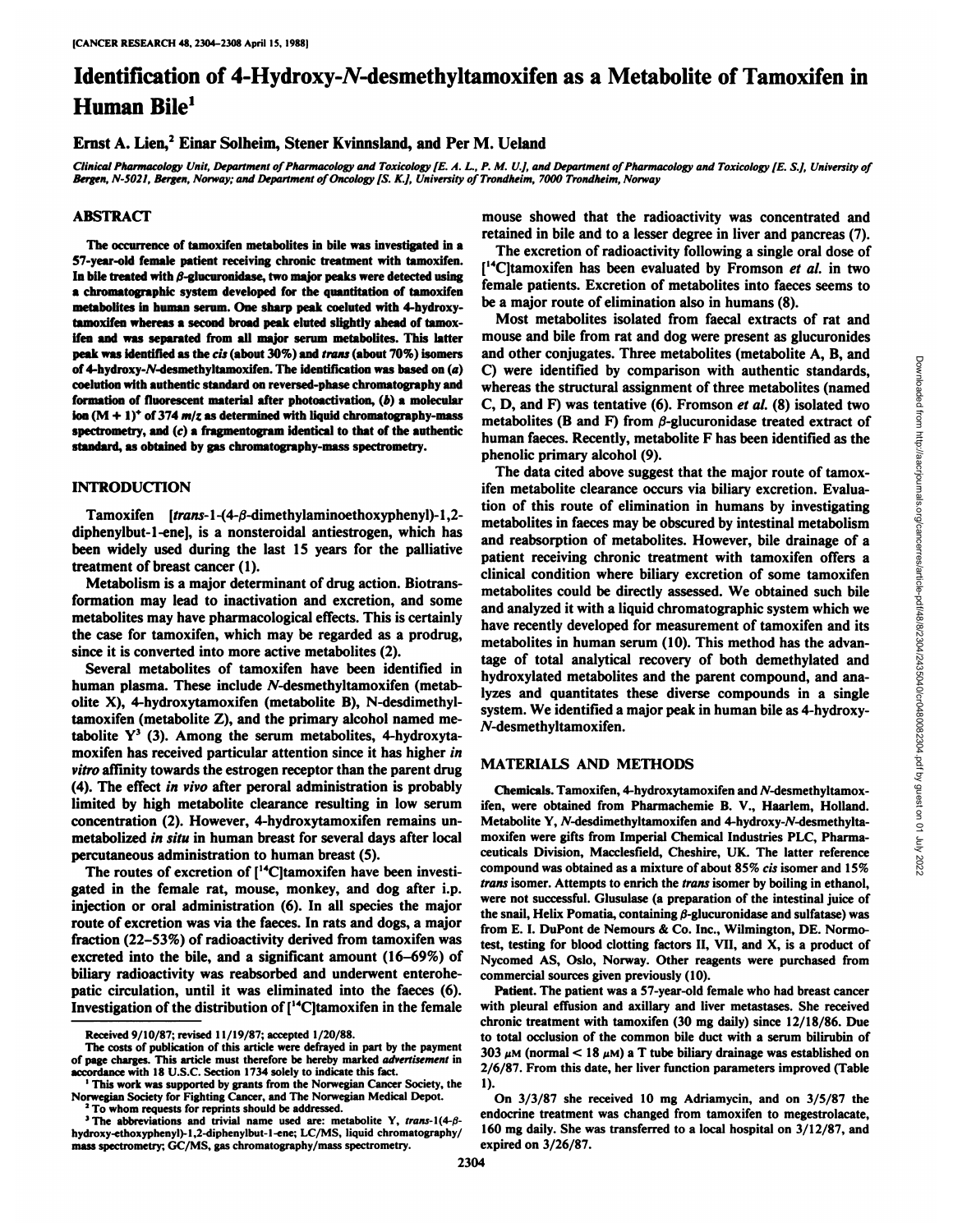|                             |                               |                            |                              | Table 1 Patient data |                                      |                   |                      |  |  |  |  |  |
|-----------------------------|-------------------------------|----------------------------|------------------------------|----------------------|--------------------------------------|-------------------|----------------------|--|--|--|--|--|
|                             |                               |                            |                              | Serum parameters     |                                      |                   |                      |  |  |  |  |  |
| Date                        | <b>Bilirubin</b><br>$(\mu M)$ | AP <sup>a</sup> (IU/liter) | ASAT <sup>+</sup> (IU/liter) | ALAT' (IU/liter)     | $\gamma$ -GT <sup>o</sup> (IU/liter) | Albumin (g/liter) | $NT(\%)'$            |  |  |  |  |  |
| 2/2/87<br>2/27/87<br>3/9/87 | 303<br>75<br>43               | 999<br>287<br>184          | 117<br>51                    | 193<br>103<br>104    | 469<br>186<br>121                    | 23<br>32<br>29    | 0.77<br>0.65<br>0.65 |  |  |  |  |  |

" Alcaline phosphatase.

\* Aspartate aminotransferase.

' Alanine aminotransferase.

 $\gamma$ -Glutamyl transpeptidase. ' Normotest (normal 75-125).

Bile was collected for 5 days (3/1/87-3/5/87) while she received chronic treatment with tamoxifen, and for 20 days (3/5/87-3/25/87) during drug washout. The laboratory findings during this period are summarized in Table 1.

Sample Collection and Processing. The bile was collected in polyeth ylene bags which were replaced twice daily. The collected bile was stored in glass bottles at  $-20^{\circ}$ C.

The bile was thawed, and treated with glusulase, as described by Bakke et al. (11). The pH was then adjusted to 7 by adding 1 M NaOH. The neutralized samples were mixed with equal volume of acetonitrile, and the precipitate removed by centrifugation. The supernates were

transferred to sample vials, capped, and analyzed. High-Performance Liquid Chromatograph)-. We used <sup>a</sup> liquid chromatography system which was developed for the determination of tamoxifen and metabolites in serum (10). The assay was modified to improve the separation and isolation of the early eluting, hydrophilic metabolites. The method and the modification are briefly described below.

Large samples of 250  $\mu$ l were injected into a small precolumn with an internal diameter of 0.21 cm, packed with 5  $\mu$ m octadecylsilane material. The length of this column was increased from 2 cm, as in the original method (10), to 3 cm. The samples were on-column concen trated by equilibrating the precolumn with 50% acetonitrile in water, containing 3 mM acetic acid and 2 mM diethylamine. The analytes were then directed into an analytical octadecylsilane-Hypersil column (0.21 x 10 cm) by changing the mobile phase followed by column switching. The composition of the mobile phase was 91% acetonitrile containing 1 mM acetic acid and 0.67 mM diethylamine, and the flow rate was 0.3 ml/min. Tamoxifen and its metabolites were eluted in the following order: metabolite Y, metabolite B, tamoxifen, metabolite Z, and metabolite X.These compounds were postcolumn converted to fluorophors by UV illumination while passing through a quartz tube, and then monitored by a fluorescence detector.

The instruments and the construction of the postcolumn converter have been described (10).

Liquid Chromatography/Mass Spectrometry. The analytical column was connected to a LC/MS, thermospray system (model 201; Vestec, Houston, TX). Before entering the thermospray, the effluent from the column was mixed with 0.1 M ammonium acetate reagent, delivered at a rate of 0.7 ml/min via a zero dead volume T connector.

Gas Chromatography/Mass Spectrometry. Samples of bile were chromatographed on the liquid Chromatographie system described above, and the material to be identified was isolated by collecting effluent from the column, using the programmable fraction collector model, Foxy, from ISCO. The desired fraction from 30 samples were pooled, and lyophilized. The lyophilized sample was silylated with  $N_1O$ bis(trimethylsilyl) acetamid (1 ml), prior to GC/MS analysis.

Samples of 5  $\mu$ l of the material in ethyl acetate were subjected to spray system. GC/MS, using a Hewlett-Packard 5970 MSD (GC/MS) mass spectrometry system. The column was an SP-255 wall-coated, open-tubular glass capillary column (0.30 mm i.d.  $x$  6 m) and the temperature was programmed from 150 to 280°C at 10°C/min. On column injection technique was used, and helium (2 ml/min) was used as a carrier gas.

#### **RESULTS**

Tamoxifen and its Metabolites in Serum. Table 2 shows the amount of tamoxifen and its major metabolites in serum at different time points during the investigation. The concentra tions of tamoxifen, metabolite Y, A'-desmethyltamoxifen, and  $N$ -didesmethyltamoxifen (Table 2) are in the range reported for patients receiving chronic tamoxifen treatment (3, 12). The progressively decreased following tamoxifen withdrawal.

Liquid Chromatographie Analysis of Bile. Fig. 1 shows fluo rescence traces of UV illuminated effluent from the reversedphase column.

Chromatogram of bile from a patient not treated with ta moxifen is shown in trace A. No peaks cochromatographed with standards (traces  $B$  and  $C$ ).

concentrations of drug and these metabolites in serum are<br>
progressively decreased following tamoxiem unit area in the concentrations of<br>
Equid Chromatographic Analysis of Bile. Fig. 1 shows fluo-<br>
phase column.<br>
Chromato Analysis of bile from a patient receiving chronic treatment with tamoxifen is shown in *traces D* and  $E$ . Only trace amounts of fluorescent material, tentatively identified as tamoxifen, Ndesdimethyltamoxifen, and N-desmethyltamoxifen, was found in bile not treated with glusulase (*trace D*). Two major peaks appeared following glusulase treatment. One cochromato graphed with 4-hydroxytamoxifen and another (retention time of 9 min) eluted slightly ahead of tamoxifen and was separated from all major serum metabolites (shaded area, traces E and F). The latter peak was broad and skewed, suggesting inhomogeneity. Our further efforts were directed towards the iden tification of this peak.

*Trace C shows a chromatogram from bile spiked with 4* hydroxy-W-desmethyltamoxifen. The standard contained a mix ture of *trans* (15%) and *cis* isomer (85%), which showed retention times of 8.95 and 9.42 min, respectively. The minor portion *(frans isomer) coeluted with the main part of the unknown peak (trace E),whereas the eis isomer eluted in the down-slope region* of the unknown peak. These findings are consistent with the possibility that the unknown material contains a mixture of *trans-* and *cis-4-hydroxy-N-desmethyltamoxifen,* and the former isomer is prevailing.

Chromatogram of bile 18 days after the last tamoxifen dose is shown in trace  $F$ . The material in bile, tentatively identified as 4-hydroxytamoxifen and 4-hydroxy-N-desmethyltamoxifen, is markedly decreased during drug washout (Fig. 1, trace  $F$ ).

Identification of Tamoxifen Metabolite in Bile by Mass Spec trometry. Extracted bile and reference compounds were chromatographed on the reversed-phase system described above, and the effluent directed into the mass spectrometry thermo-

The spectrum of authentic 4-hydroxy-N-desmethyltamoxifen showed only one major peak corresponding to the  $(M+1)^+$  ion of 374  $m/z$  (data not shown).

Fig. 2 shows a single ion monitoring trace of bile from nontreated patients (trace  $A$ ), bile spiked with 4-hydroxy-Ndesmethyltamoxifen (trace B) and glusulase treated bile from patient receiving chronic treatment with tamoxifen (trace  $C$ ). The instrument was set to monitor 374  $m/z$  (4-hydroxy-Ndesmethyltamoxifen). Material containing the same  $(M+1)^+$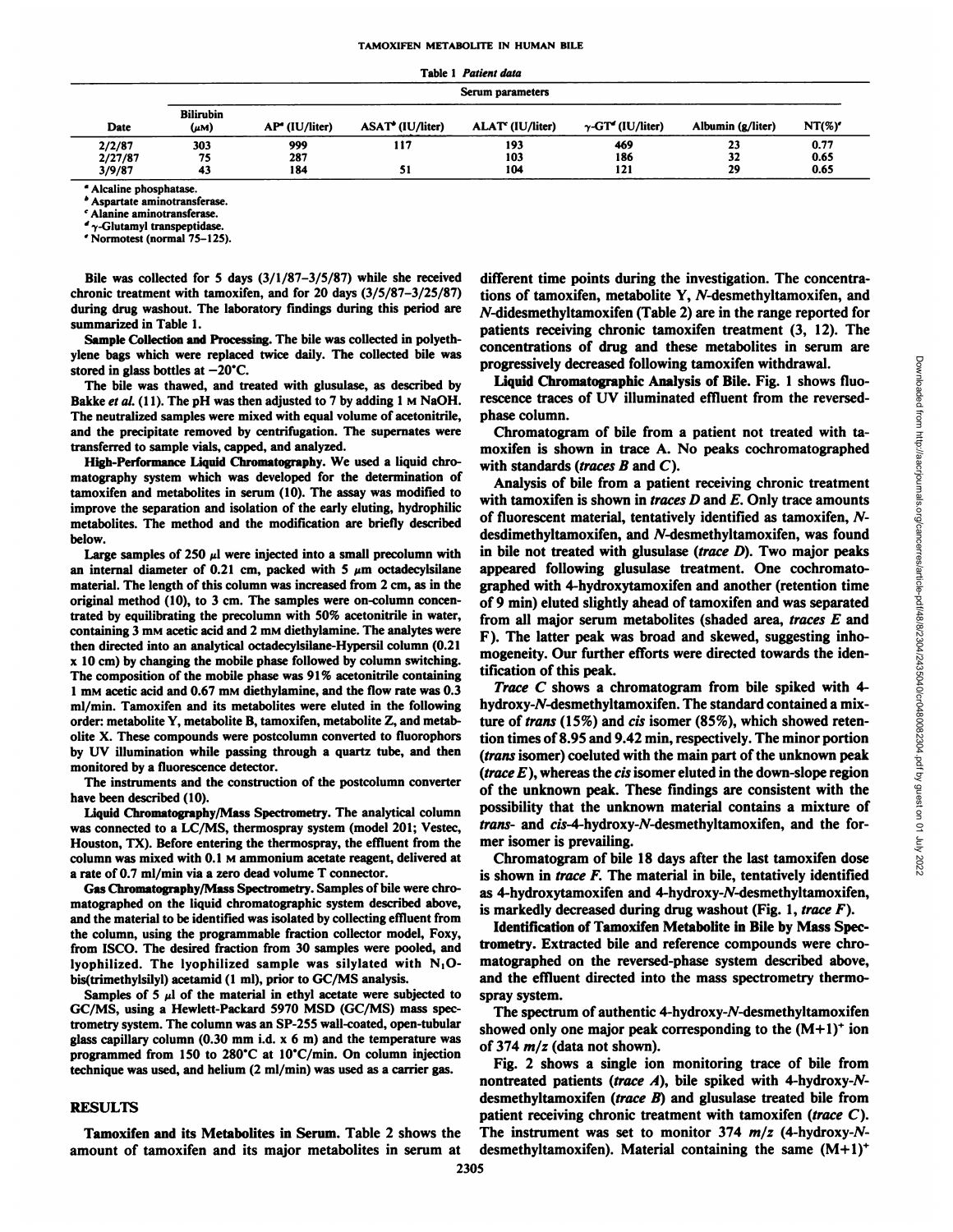| Table 2 Concentrations of tamoxifen and metabolites in serum          |  |
|-----------------------------------------------------------------------|--|
| tablet given in the morning of 3/5/87. The patient expired on 3/26/87 |  |

| Last tamvance tablet given in the morning or $J/J$ of . The patient explice on $J/J$ of $\tau$ . |                 |                           |                   |                     |                   |  |  |
|--------------------------------------------------------------------------------------------------|-----------------|---------------------------|-------------------|---------------------|-------------------|--|--|
| Date                                                                                             | $Tam^e$ (ng/ml) | Met $Y^{\bullet}$ (ng/ml) | $4-OH-T'$ (ng/ml) | $Desdim-T'$ (ng/ml) | $Desm-T'$ (ng/ml) |  |  |
| Before tamoxifen withdrawal                                                                      |                 |                           |                   |                     |                   |  |  |
| 2/27/87                                                                                          | 128.3           | 12.7                      | 3.6               | 34.4                | 189.6             |  |  |
| 3/4/87                                                                                           | 153.8           | 15.2                      | 4.9               | 32.6                | 186.6             |  |  |
| After tamoxifen withdrawal                                                                       |                 |                           |                   |                     |                   |  |  |
| 3/9/87                                                                                           | 90.1            | 14.7                      | 4.7               | 33.3                | 169.2             |  |  |
| 3/12/87                                                                                          | 61.9            | 10.1                      | 3.3               | 30.5                | 130.5             |  |  |
| 3/23/87                                                                                          | 28.0            | 4.0                       | 1.8               | 17.9                | 67.3              |  |  |
|                                                                                                  |                 |                           |                   |                     |                   |  |  |

°Tamoxifen.

' Metabolite Y.

' 4-Hydroxytamoxifen.

\*W-Desdimethyltamoxifen.

' yv-Desmethyltamoxifen.



Fig. I. Analysis of bile by reversed-phase liquid chromatography postcolumn photoactivation and fluorescence detection.  $A$ , control bile from patient not taking tamoxifen;  $B$ , blank bile spiked with metabolite Y (3.87 min), 4-hydroxytamoxifen (6.89 min), tamoxifen (10.02 min),  $N$ -desdimethyltamoxifen (11.93 min), and  $N$ desmethyltamoxifen (15.45 min); C, blank bile spiked with 4-hydroxy-N-desmethyltamoxifen (the standard contained 85% cis form and 15% trans form); D, bile from the patient with biliary drainage, receiving chronic tamoxifen treatment;  $E$ , the same sample of bile as shown in *trace D*, but after deconjugation with glusulase;  $F$ , glusulase treated bile from patient 18 days after the last tamoxifen dose. Shaded areas, peaks tentatively identified as 4-hydroxy-N-desmethyltamoxifen.

ion and eluting at the same retention times as this reference compound, was present in bile of patient receiving tamoxifen. The standard is composed of 85% cis isomer and 15% trans isomer (trace B) whereas in bile from patient the compound GC/MS as described in "Materials and Methods." The mass coeluting with the trans isomer is the prevailing species (trace *C). When the bile shown in trace C was spiked with standard,* there was a relative increase in the cis isomer (trace D).



Fig. 2. Single-ion monitoring trace of bile obtained by LC/MS. A, control bile from patient not taking tamoxifen;  $B$ , blank bile spiked with 4-hydroxy-Ndesmethyltamoxifen (the standard contained 85% cis form and 15% trans form); *C, glusulase treated bile from patient receiving chronic tamoxifen treatment; D,* the same bile as shown in trace C, supplemented with authentic 4-hydroxy- $N$ desmethyltamoxifen (85% cis form and 15% trans form). The instrument was set to monitor at 374  $m/z$ , which corresponds to the  $(M+1)^+$  ion of 4-hydroxy-Ndesmethyltamoxifen.

Effluent from the peak eluting ahead of the tamoxifen peak (Fig. 1, shaded area, trace  $E$ ) was collected, and analyzed by fragmentogram of this material (retention time, 11.92 min) was nearly identical to that of the authentic 4-hydroxy-N-desmethyltamoxifen standard (retention time, 11.94 min) (Fig. 3).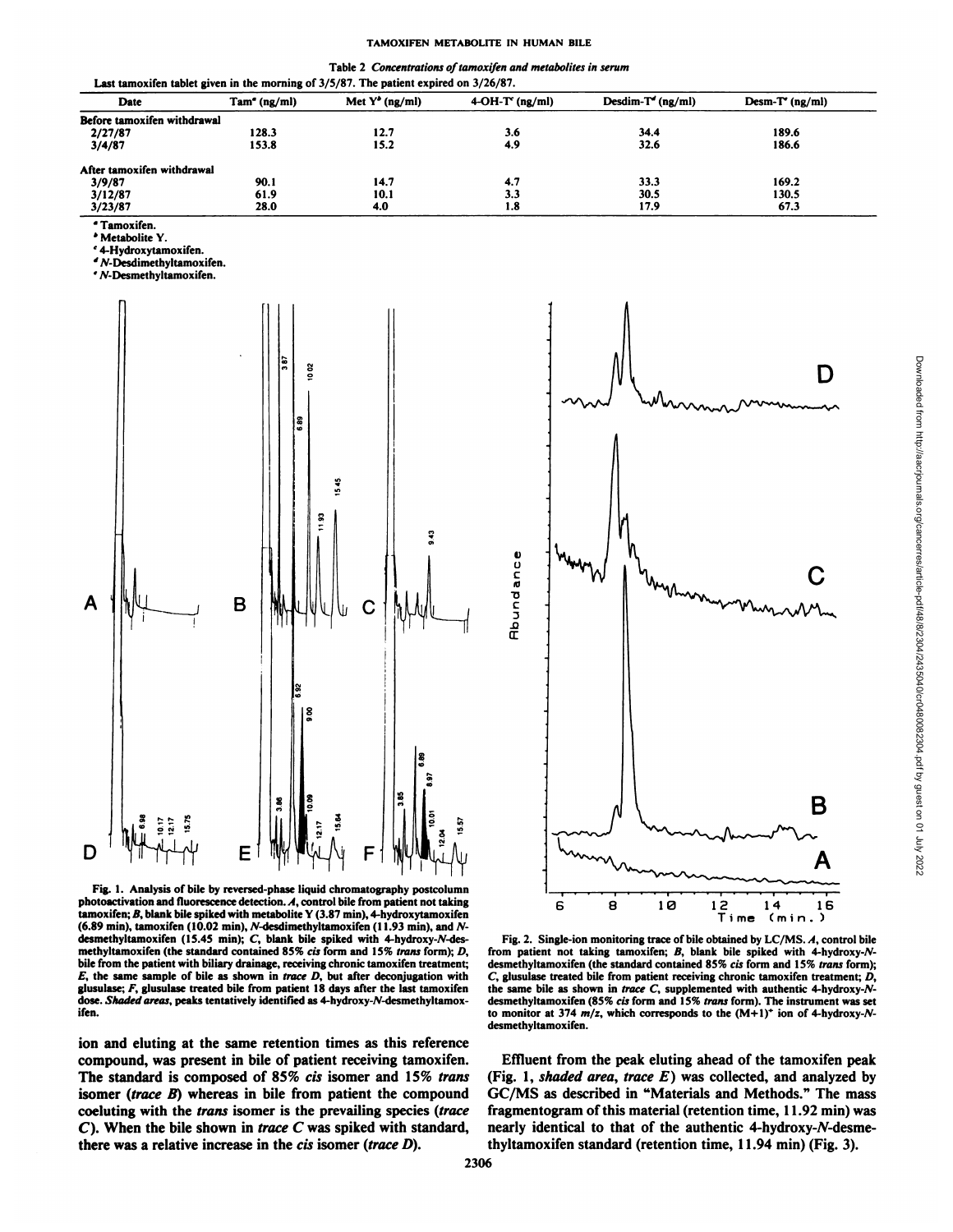#### DISCUSSION

We analyzed bile from a patient receiving chronic tamoxifen treatment using a Chromatographie system which measures both hydroxylated and desmethylated tamoxifen metabolites (10). Notably, the sample processing, which involved mixing with an equal volume of acetonitrile, gave total recovery of such chemically diverse compounds (10). Thus, this analytical pro cedure includes both hydrophilic and hydrophobic metabolites of tamoxifen.

In addition to 4-hydroxytamoxifen, another major peak was demonstrated in bile. This material was absent in bile from patients not exposed to tamoxifen (Fig. 1, trace  $A$ ) and decreased following drug withdrawal (Fig. 1, shaded area, traces *E* and *F*) suggesting that the material is derived from tamoxifen. It was identified as 4-hydroxy-N-desmethyltamoxifen. This metabolite appears to exist as a mixture of cis and trans isomer in bile. The identification was based on (a) coelution with authentic standard on reversed-phase chromatography and formation of fluorescent material after photoactivation (Fig. 1), (b) a molecular ion  $(M + 1)^+$  of 374 m/z as determined with LC/MS (Fig. 2), (c) a fragmentogram identical to that of the authentic standard, as obtained by GC/MS (Fig. 3).

In bile 4-hydroxy-N-desmethyltamoxifen appears as a mixture of trans and eis isomer, with the former compound as the prevailing species (Fig. 2). If 4-hydroxy-W-desmethyltamoxifen is excreted as the trans isomer, one must postulate an isomerization of this metabolite during collection or storage of bile. Others have reported on temperature-dependent isomerization of phenolic nonsteroidal estrogens and antiestrogens both in stock solution and in biological samples (13). We observed no



Fig. 3. Identification of the unknown metabolite with GC/MS. The effluent from the reversed-phase column, corresponding to the marked peak in trace  $E$ , Fig. 1, and authentic 4-hydroxy-A'-desmethyltamoxifen were subjected to GC/ MS as described in the text. Both compounds showed a retention time of 11.9 min upon gas chromatography. Top, mass fragmentogram of unknown metabolite; *bottom, authentic 4-hydroxy-/V-desmethyltamoxifen.*



4-Hydroxy-N-Desmethyltamoxifen

Fig. 4. Possible pathways for the formation of 4-hydroxy-A'-desmethyltamoxifen.

time-dependent conversion to the *cis* isomer upon storage of bile. Thus, it is conceivable that 4-hydroxy-N-desmethyltamoxifen may be excreted as a mixture of both isomers.

<sup>88</sup> tamoxifen. Furthermore, isomerization of active metabolites Since both the cis and trans form of 4-hydroxy-N-desmethyl-CH<sub>1</sub> NCH<sub>2</sub> CH<sub>2</sub> CH<sub>2</sub> CH<sub>2</sub> CH<sub>2</sub> CH<sub>2</sub> CH<sub>2</sub> CH<sub>2</sub> CH<sub>2</sub> CH<sub>2</sub> CH<sub>2</sub> CH<sub>2</sub> CH<sub>2</sub> CH<sub>2</sub> CH<sub>2</sub> CH<sub>2</sub> CH<sub>2</sub> CH<sub>2</sub> CH<sub>2</sub> CH<sub>2</sub> CH<sub>2</sub> CH<sub>2</sub> CH<sub>2</sub> CH<sub>2</sub> CH<sub>2</sub> CH<sub>2</sub> CH<sub>2</sub> CH<sub>2</sub> CH<sub>2</sub> CH<sub>2</sub> CH<sub>2</sub> CH<sub>2</sub> CH<sub>2</sub> CH<sub>2</sub> CH<sub>2</sub> CH<sub>2</sub> should be considered to take place during biotransformation of may have pharmacodynamic implications. It has been estab lished that antiestrogens may change their inhibitory profile after isomerization. The trans isomer of tamoxifen is a general estrogen antagonist and the *cis* isomer may act as an agonist (14, 15).

The chromatographic peaks corresponding to 4-hydroxytamoxifen and the two isomers of 4-hydroxy-N-desmethyltamoxifen appeared after glusulase treatment of bile, and were nearly absent in nontreated bile (Fig. 1). This finding shows that these hydroxylated metabolites of tamoxifen are excreted and exist as conjugates in bile, probably as glucuronides.

 $\alpha_{100}$ <sup>100</sup>] and other hydroxylated tamoxifen metabolites into bile delivers Excretion of conjugated  $4$ -hydroxy-N-desmethyltamoxifen these compounds to the intestine, where they are exposed to the intestinal microorganisms. The conjugated metabolites can be degraded by  $\beta$ -glucuronidases or sulfatases derived from bacteria in the gut, and may become reabsorbed and thereby undergo enterohepatic circulation (16). Enterohepatic circula tion has been demonstrated for tamoxifen (6) and should be considered for the biliary metabolite,  $4$ -hydroxy- $N$ -desmethyltamoxifen.

> The existence of 4-hydroxy-N-desmethyltamoxifen in human bile points to the possibility that this metabolite is present in tissues as well. The tamoxifen metabolite termed M2 by Borgna and Rochefort, which was found to be a major metabolite in rat uterus  $(17)$  may be identical to 4-hydroxy-N-desmethyltamoxifen, and significant amount of conjugated 4-hydroxy-A' desmethyltamoxifen is formed from tamoxifen by rat hepatocytes in suspension (9). After local percutaneous administration